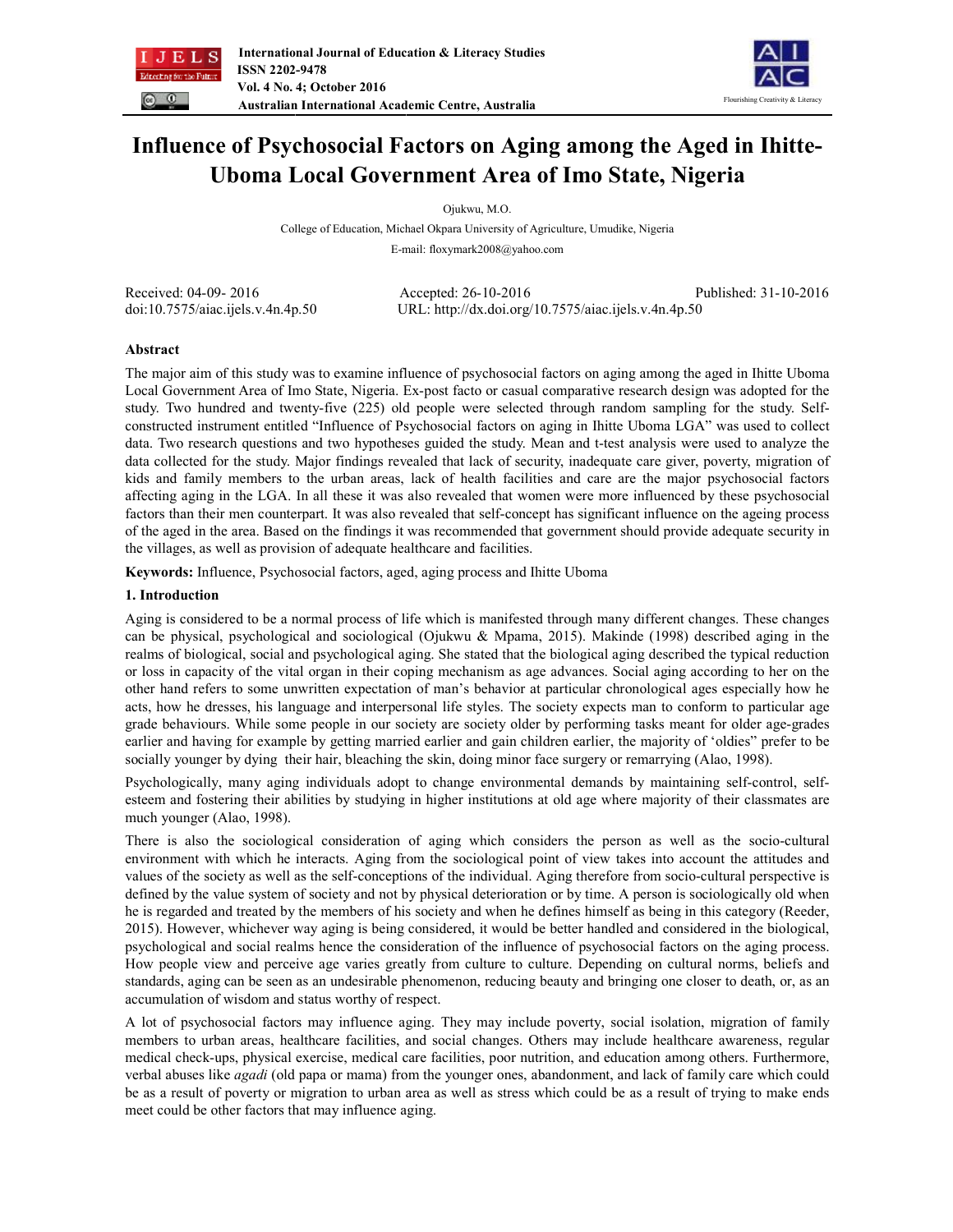These psychosocial factors may influence aging in different ways either positively or negatively. World Health Organization (WHO, 2016) noted that the aged face the challenge of health and medical care, family relationships, economic concerns, care giving, home modification, retirement, nutrition and diet. Also Wikimania (2015) stressed that social isolation, the depiction of old people as weak, frail, dependent, and accusation of old people for witchcraft are some other factors that may influence aging. Access to healthcare is severally limited both by paucity of health facilities and manpower and out-of-pocket payment arrangement. Family support is decreasing as urbanization and migration take young members of the family away to the urban areas in search of job. Again social changes may influence the position of the aged in the society and may lead to a reduction in their social status and influence in the community (Ojukwu & Mpama, 2015).

The above-mentioned factors may cause the aged serious anxiety and stress. One may say that anxiety is a normal experience in everyday endeavour. However, in the case of the aged, this might come as a result of realistic or unrealistic perception of danger. Anxiety may arise in specific situations which the aged may wish to avoid. In many occasions, the aged experience consistent feeling of dread due to expected unpleasant consequences arising from isolation, non-payment of retirement pensions and benefits (John, 2004). Therefore, the aged could experience anxiety which may result from fear and worry about the unpleasant consequences of losing their jobs. Anxiety may also rise as the aged ruminate over their achievements and the areas where they have failed, or where they have little or no hope at all to make headway (Makinde, 1998). Usually, the peak of their thought is the inevitable end of their sojourn on earth, as it dawns on them that one day they may cease to exist; but how, where and when this would happen may send shivers down their spines thereby increasing their fear, worry and stress.

In addition to the above, the self-concept of the aged may also be affected. According to Amadi (2014), self-concept is linked directly to a person's level of anxiety. Self-concept is one's perception or image of the individual abilities and uniqueness. It is a collection of beliefs about ones nature, unique qualities and typical behavior. Individual's selfconcept is the mental picture of the individual's self. It could also be said to be a collection of self-perceptions (Amadi, 2014).

According to Sullivan (1995), persons close to retirement (old people) struggle with fear and diminishing life style. They suffer from loss of self-worth or self-esteem and also experience phobia. They cultivate fantasies that tend to destroy their psyche and entire well-being and would wish there was still time to make corrections to these mistakes (Ugwu, 2000). The self-concept includes past, present and future selves. Future or possible selves represent individuals' ideas of what they are afraid of becoming (Amadi, 2014). According to Goleman (1995) handling feelings in an appropriate ways helps to build self-awareness. He further stated that people who are low in this ability are prone to feeling of distress, whereas those, who are highly self-aware, are more resilient to life, setbacks and upsets.

Ojukwu and Woko (2016) revealed that over the years, the number of the aged has been on a steady increase and that the rising number has great implications for government, researchers, families, youth and society at large. The issue of aging and preparation for it has been a case of global concern because of the problems associated with it. Unfortunately, not much concern has been shown by researchers in Nigeria with regard to the psychosocial influences on the old (Ojukwu & Woko, 2016). There is need for the researchers in the area to generate enough ideas and information as well as data on the aged and old which will serve and guide government policies that will cater for the increase in welfare scheme for the aged, help the family, and society to face the challenge of devising appropriate ways of taking care of their aged (Agbakwuru 2008). This study therefore was designed to examine the influence of psychosocial factors on aging among the aged in Ihitte-Uboma Local Government Area of Imo State, Nigeria.

#### *1.1 Statement of Problem*

The aged face so many problems as they go through the aging process. Some of the problems are manifested in the area of health, psychological and economic. These problems may have positive or negative influence or effect on the aged. There is therefore the need for understanding one's psychosocial factors within the age's environment that may influence, aid or affect the aging process as well as the aged with the view of adopting and providing the basis upon which appropriate intervention strategies could be adopted to help the aged adjust adequately to the realties of the age's stage of life. In this respect, therefore, this research was motivated by a good number of reasons including examining the influence of psychosocial factors that may have influence on aging process. Previous studies in the area of old age have not examined influence psychosocial factors may have on aging as the aged navigate the journey of old age or the aging process. Again none has been seen that was focused on Ihitte-Uboma Local Government Area. According to Ojukwu and Woko (2016), given the importance of the study of the aged in the present day, Nigeria as developing nation with a population of over 150 million with about 5.7 percent of them being old according to 1991 census (Agbakwuru, 2008), there is need to carry out this research so as to advance the knowledge in this area and examine psychosocial factors that may influence aging to better understand what could be done to manage aged in the aging process (Ojukwu & Woko, 2016).

### *1.2 Objectives*

The major purpose of the study was to examine influence of psychosocial factors on aging among the aged in Ihitte Uboma Local Government Area of Imo State, Nigeria. This is with the view of establishing psychosocial factors that may aid, influence or affect the aged in their aging process.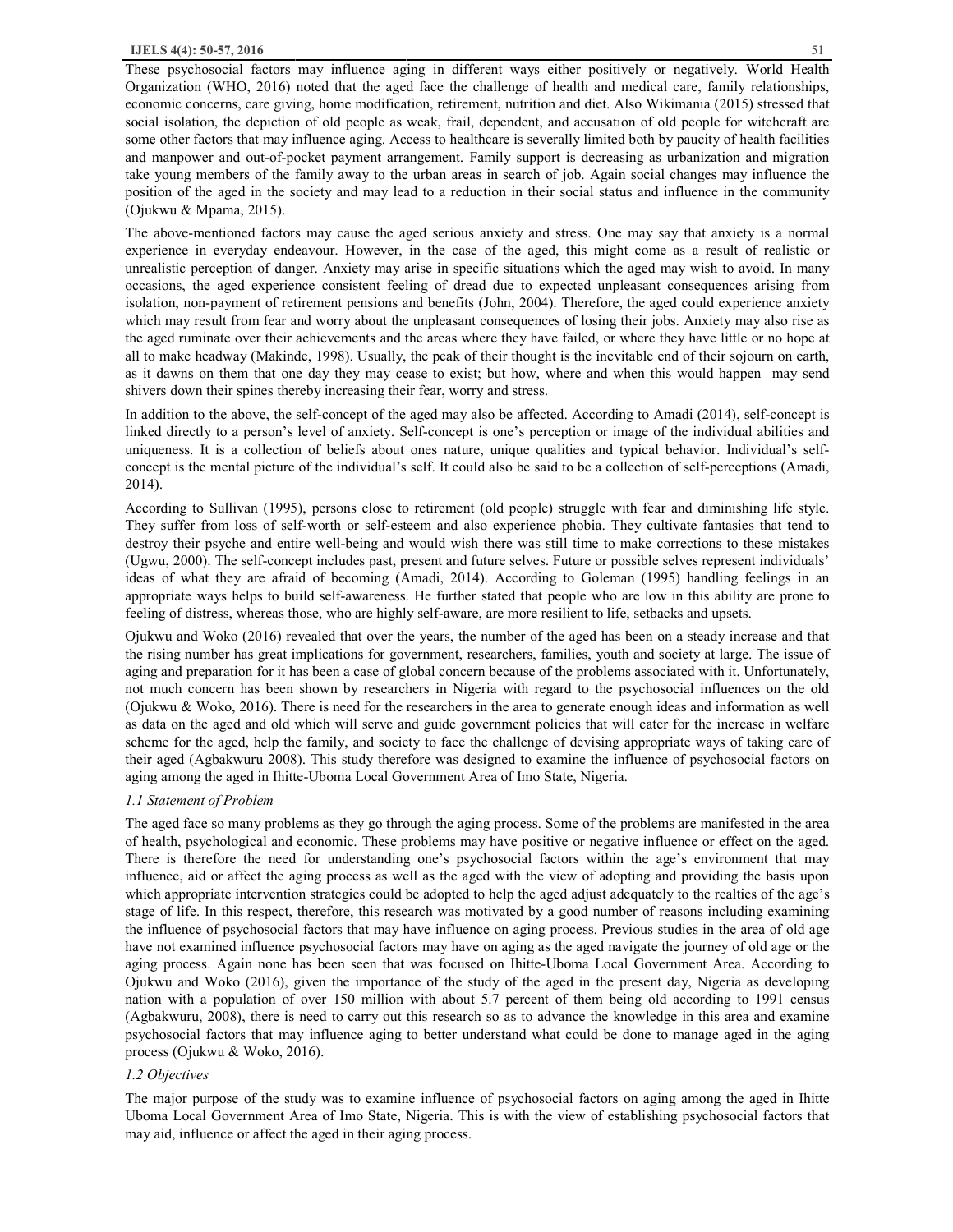#### Specifically the research was designed to:

- 2. Investigate the extent to which self-concept influences aging among the aged in Ihitte Uboma Local Government Area of Imo State.
- 3. Investigate the effect of gender (male and female) and the psychosocial factors on the aging process among the aged in Ihitte Uboma Local Government Area of Imo State, Nigeria.

## *1.3 Research Questions*

- 1. What are the psychosocial factors that influence aging among the aged in Ihitte Uboma Local Government Area of Imo State, Nigeria
- 2. To what extent does gender contribute to any significant differences in the psychosocial factors on aging process of the aged in Ihitte Uboma Local Government Area of Imo State, Nigeria?

# *1.4 Null Hypotheses*

- 1. Self-concept does not have significant influence on the aging process of the aged in Ihitte Uboma Local Government Area of Imo State, Nigeria.
- 2. There is no significant difference in the mean responses of male and female and psychosocial factors on aging process of the aged in Ihitte Uboma Local Government Area of Imo State, Nigeria.

## **2. Method**

## *2.1 Research Design*

The research design of the study was ex-post- facto or causal comparative. It according to Nwankwo, (2013) involve collecting and analyzing data about some variables retrospectively or about some variables which are already in place without manipulating any of them in order to find out how some of them influence or are related to other variables. The research design was considered adequate and suitable for this study because it involved collection of information on psychosocial factors such as self-concepts, gender and so on. The psychosocial factors are already in existence and cannot be manipulated by the researcher.

## *2.2 Population of the Study*

The population of the study targeted all the aged people 65 years and above in the Local Government Area. There was no available statistical data in the Local Government Area that documented the number of the old people within this age category in the Local Government Area (LGA). In any case 22 aged persons aged 65 years and above were randomly selected from each of ten old autonomous communities that make up the LGA giving a total of 220. Three more elderly people were purposively chosen from the larger communities giving a total of 225.

#### *2.3 Sample and Sampling Technique*

The sample of the study was 225 persons made up of 111 males and 114 females. Multistage sampling technique was employed. The selection of autonomous communities and the three extra aged persons that made up the number to 225 were done purposively. In line with Independent National Electoral Commission (INEC) of Nigeria electoral wards. Cluster sampling technique was used to select the 220 persons, 22 from each community made up of 11 males and females from smaller communities and 12 from larger communities.

### *2.4 Instrument for the Collection of Data*

The instrument used for the collection of data was a 21 item self-constructed questionnaire entitled "influence of psychosocial factors on aging in Ihitte Uboma LGA". The instrument was in three parts, sections A-C. Section A was made up of demographic questions such as age, community and son on while section B contained questions designed to elicit responses regarding influence of psychosocial factors on aging. Section C was a 30 item scale on self-concept formulated after five points Likert type of strongly agree, agree, uncertain, disagree and strongly disagree to elicit information on self-concept of the aged. The points of 5,4,3,2 and 1 were assigned to each scale respectively in the questionnaire. The norm is 90 and below scores is negative self-concept while 91 and above is high self-concept.

# *2.5 Validity and Reliability*

Three experts in the College of Education and from the Departments of Psychology, measurement and Evaluation as well as Guidance and Counseling of Michael Okpara University of Agriculture, Umudike, validated the instrument. They confirmed the appropriateness, comprehensiveness and clarity of the items in the questionnaire. Their constructive criticisms and opinions led to the restructuring of some items of the questionnaire which helped to strengthen the face and content validity of the instrument. Its reliability was determined by administering the instrument to two groups of old people numbering 25 each who were not part of the present study. A re-test method with an interval of two weeks was followed to test the reliability of the instrument. The scores obtained were correlated using Pearson's Product Moment Co-efficient. An acceptable Coefficient of r=0.76 was obtained thereby indicating that the instrument was adequate for the study. Additionally, a Cronbach Alpha value of r.81 was recorded for the instrument indicating its acceptable internal consistency.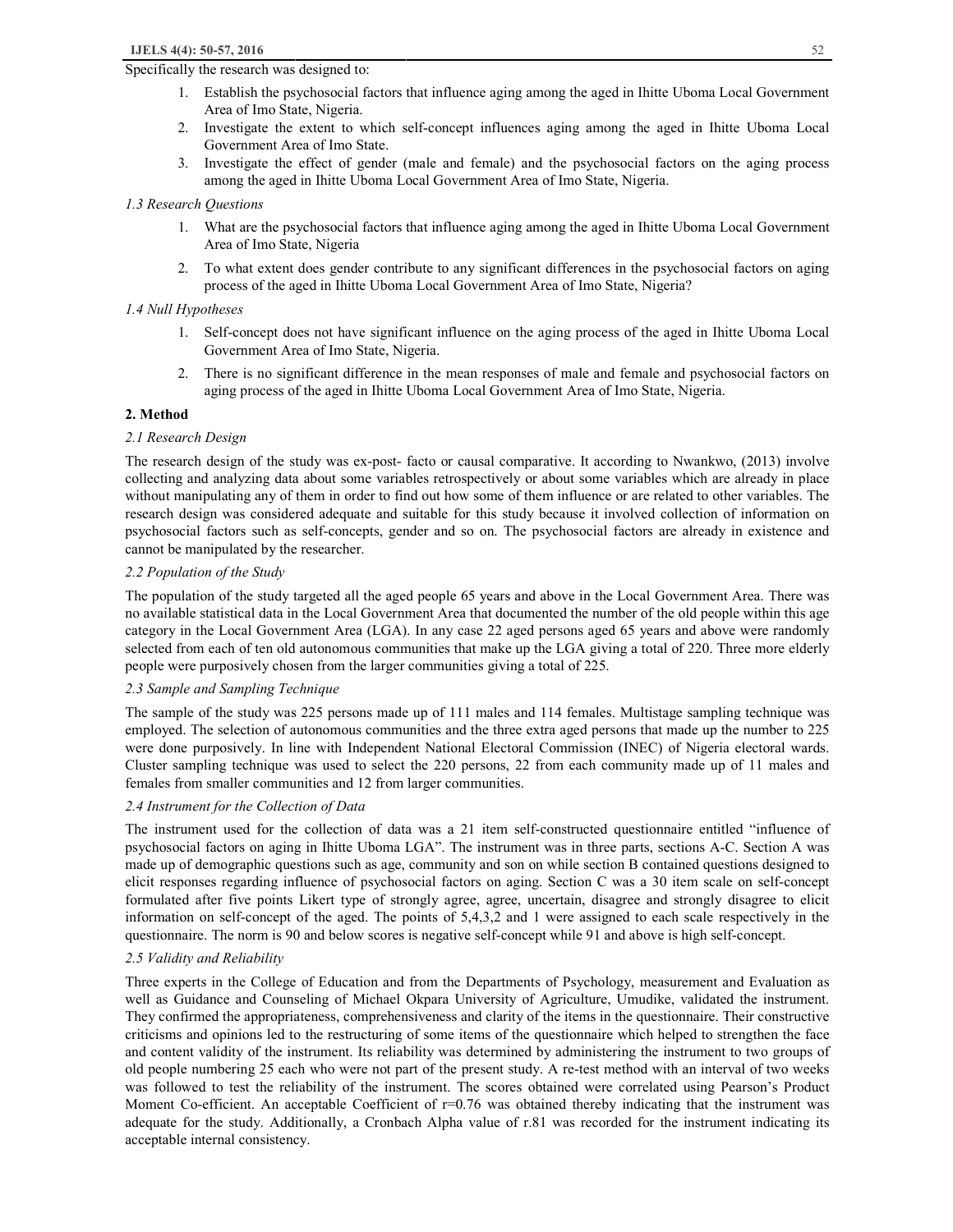#### *2.6 Administration and Scoring of Instrument*

The instrument was self-administered to the participants with the assistance of three research assistants who were my Master's students and were briefed on the administration procedure. Some of the respondents had the instrument interpreted to them before they made their responses. The instrument were all collected, coded and scored. The data were analyzed using mean and standard deviation for the research question while t-test was used to analyze the hypotheses. Mean cut-off point was 2.5. All items with mean of 2.50 were regarded as agreement and accepted while those with less than 2.50 were regarded as disagreement and rejected. In effect the responses were either accepted or rejected as a psychosocial factor influencing aging of the aged.

# **3. Results**

The findings of the study are presented in this section.

#### *3.1 Psychosocial Factors that Influence Aging*

The first research question was, "What are the psychosocial factors that influence aging among the aged in Ihitte Uboma Local Government Area of Imo State, Nigeria?"

To establish the psychosocial factors that influence aging in the LGA, the respondents' mean scores and standard deviation were analysed. The mean cut-off used was 2.50. All items with mean 2.50 and above was regarded as agreement and accepted for the purpose of the analysis as psychosocial factor influencing the aging process of the aged.

Table 1. Mean rating and standard deviation of the psychosocial factors influencing aging of the aged in Ihitte Uboma LGA

| Factors that Influence Aging     | N   | <b>TOTAL</b> | M    | <b>SD</b> |
|----------------------------------|-----|--------------|------|-----------|
| Migration to Urban area          | 225 | 825          | 3.60 | 1.12      |
| Healthcare facilities            | 225 | 808          | 3.59 | 0.96      |
| Poverty                          | 225 | 404          | 3.57 | 1.03      |
| Security from the town leaders   | 225 | 842          | 3.74 | 1.01      |
| Family care                      | 225 | 819          | 3.64 | 0.87      |
| Payment of pension               | 225 | 446          | 1.98 | 0.63      |
| Lack of healthcare awareness     | 225 | 864          | 3.84 | 1.22      |
| Social isolation                 | 225 | 451          | 2.00 | 0.61      |
| Accusation of witchcraft         | 225 | 532          | 2.36 | 0.72      |
| Religious integration            | 225 | 458          | 2.03 | 0.68      |
| Nutrition/balanced diet          | 225 | 720          | 3.20 | 0.70      |
| Physical exercise                | 225 | 781          | 3.47 | 0.93      |
| Regular medical check-up         | 225 | 792          | 3.52 | 0.95      |
| Verbal abuses/derogatory terms   | 225 | 802          | 3.36 | 0.93      |
| Abandonment                      | 225 | 533          | 2.36 | 0.62      |
| Education                        | 225 | 826          | 3.67 | 0.98      |
| <b>Stress</b>                    | 225 | 854          | 3.79 | 1.11      |
| Caregivers                       | 225 | 854          | 3.79 | 1.08      |
| Living condition                 | 225 | 536          | 2.38 | 0.63      |
| Visitations by former colleagues | 225 | 794          | 3.53 | 0.96      |

As stated above mean cut-off point was 2.5. All items with mean of 2.50 were regarded as agreement and accepted while those with less than 2.50 were regarded as disagreement and rejected. In effect the responses were either accepted or rejected as a psychosocial factor influencing aging process of the aged.

Table I above shows results obtained from answering the research question one for the study. Following from the data on table I it could be safely concluded that some psychosocial factors that influence aging of the aged in Ihitte Uboma Local Government Area of Imo State, Nigeria include healthcare awareness with a mean score of 3.84, stress and care givers with mean scores of 3.79 each, security from the leaders of the community and government with a mean score of 3.74 as well as education with a mean score of 3.67. Others are family care and youth members' migration to the urban areas, healthcare facilities, verbal abuses of the aged as exemplified in calling them of names like *agadi* old papa and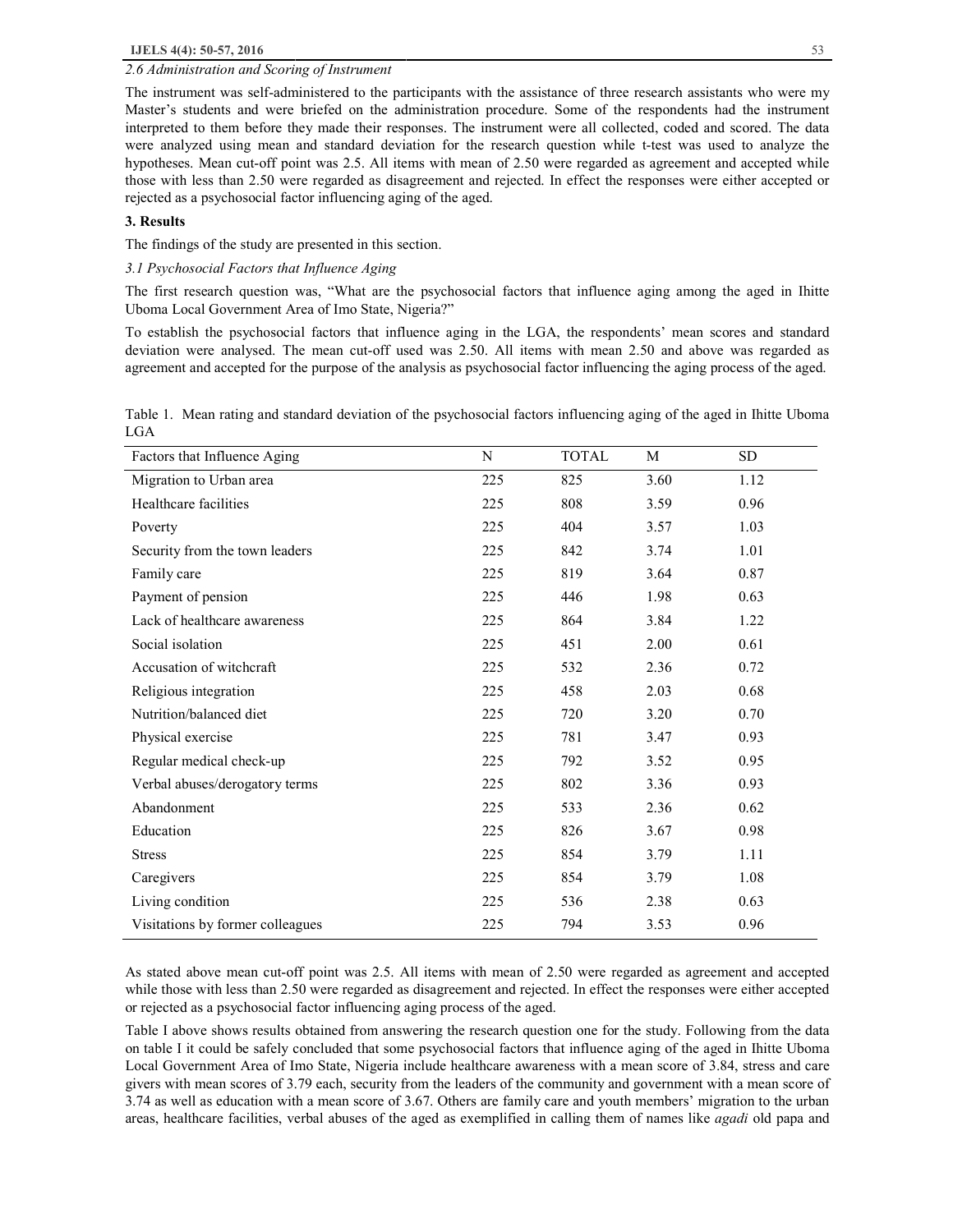#### **IJELS 4(4): 50-57, 2016** 54

mama (derogatory names) poverty, poor nutrition or balanced diet, physical exercise, poor medical check-up as well as visitation by former colleagues.

## *3.2 Gender Contribution to Psychosocial Factors Affecting Aging Process*

The second research questions was, "To what extent does gender contribute to any significant differences in the psychosocial factors on aging process of the aged in Ihitte Uboma Local Government Area of Imo State, Nigeria?"

To verify the extent to which gender contribute to differences in the psychosocial factors affecting aging process, male and female, mean scores and standard deviations were analyzed and the result of which is summarized in table 3 below:

Table 2. Mean rating and Standard deviation of influence of gender on psychosocial factors and aging process  $(n = 111,$ male; 114, female)

|                             | Male  |      |      | Female |      |      |
|-----------------------------|-------|------|------|--------|------|------|
| <b>Contributing Factors</b> | Total | М    | SD   | Total  | М    | SD   |
| Migration to urban areas    | 407   | 3.66 | 1.12 | 436    | 3.82 | 1.21 |
| Healthcare facilities       | 390   | 3.51 | 1.14 | 114    | 3.66 | 1.13 |
| Poverty                     | 380   | 3.42 | 1.68 | 410    | 3.59 | 1.10 |
| Security                    | 387   | 3.48 | 1.07 | 428    | 3.75 | 1.24 |
| Family care                 | 402   | 3.62 | 1.18 | 428    | 3.75 | 1.24 |
| Payment of pension          | 193   | 1.73 | 0.58 | 211    | 1.85 | 0.62 |
| Healthcare awareness        | 378   | 3.40 | 1.01 | 417    | 3.65 | 1.12 |
| Social Isolation            | 163   | 1.46 | 0.63 | 436    | 3.82 | 0.71 |
| Accusation of witch craft   | 116   | 1.05 | 0.61 | 436    | 3.82 | 0.76 |
| Religious integration       | 310   | 2.79 | 0.71 | 414    | 3.63 | 0.81 |
| Nutrition/balanced diet     | 338   | 3.04 | 0.99 | 405    | 3.55 | 1.03 |
| Physical exercise           | 392   | 3.53 | 1.11 | 408    | 3.57 | 1.05 |
| Regular medical check-up    | 373   | 3.36 | 1.11 | 408    | 3.57 | 1.01 |
| Verbal abuses/derogatory    | 373   | 3.36 | 1.97 | 407    | 3.57 | 1.01 |
| Abandonment                 | 408   | 3.68 | 1.04 | 270    | 2.37 | 0.71 |
| Education                   | 403   | 3.63 | 1.04 | 406    | 3.56 | 1.14 |
| <b>Stress</b>               | 402   | 3.62 | 1.07 | 428    | 3.75 | 0.83 |
| Care givers                 | 406   | 2.65 | 1.05 | 434    | 3.75 | 1.02 |
| Living condition            | 230   | 2.07 | 0.84 | 388    | 3.40 | 1.19 |
| Visits by former            | 266   | 2.39 | 0.81 | 393    | 3.44 | 1.21 |

Results from Table 2 show gender mean and standard deviation differences of psychosocial factors affecting aging process. From the table, it can be safely concluded that women are more affected by the following psychosocial factors in their aging process than their male counterpart: migration to urban areas with a mean of 3.82 as against a mean of 3.66. Healthcare facilities, poverty, security, family care, healthcare awareness and social isolation, others are accusation of witchcraft, nutrition/balanced diet, physical exercises, regular medical check-up, verbal abuses-derogatory terms and abuses, stress, categories, living condition and visits while men are more affected by abandonment with a mean of 3.63 as against 2.37 for women and education only with a mean of 3.63 as against women with 3.56. In all, the result shows that women are more prone to the effect of psychosocial factors where they have higher mean scores than their male counterpart and vice-versa.

#### *3.3 Influence of Self-concept on Aging*

Ho1: Self-concept does not have significant influence on the aging process of aged in Ihitte Uboma Local Government Area of Imo State, Nigeria.

To verify the authenticity of the above hypothesis a t-test analysis was ran and the result of which is summarized in Table 3:

Table 3. T-test analysis showing self-concept influence on aging process among the aged in Ihitte Uboma LGA.

| Self-concept | ╲                  | М     | SD    | dt  | t.cal | t.crıt | Decision  |
|--------------|--------------------|-------|-------|-----|-------|--------|-----------|
| Negative     | <b>ורו</b><br>!∠ ! | 83.81 | 19.18 | 223 | 9.039 | 1.96   | Supported |
| Positive     | 104                | 54.52 | 18.74 |     |       |        |           |

The result of data analyzed showed that a negative self-concept had mean of  $83.81$ ,  $SD = 17.18$  while positive selfconcept had mean of 84.52,  $SD = 18.74$  with t-t-critical = 1.96. Since t-calculated is higher than t-critical, it implies that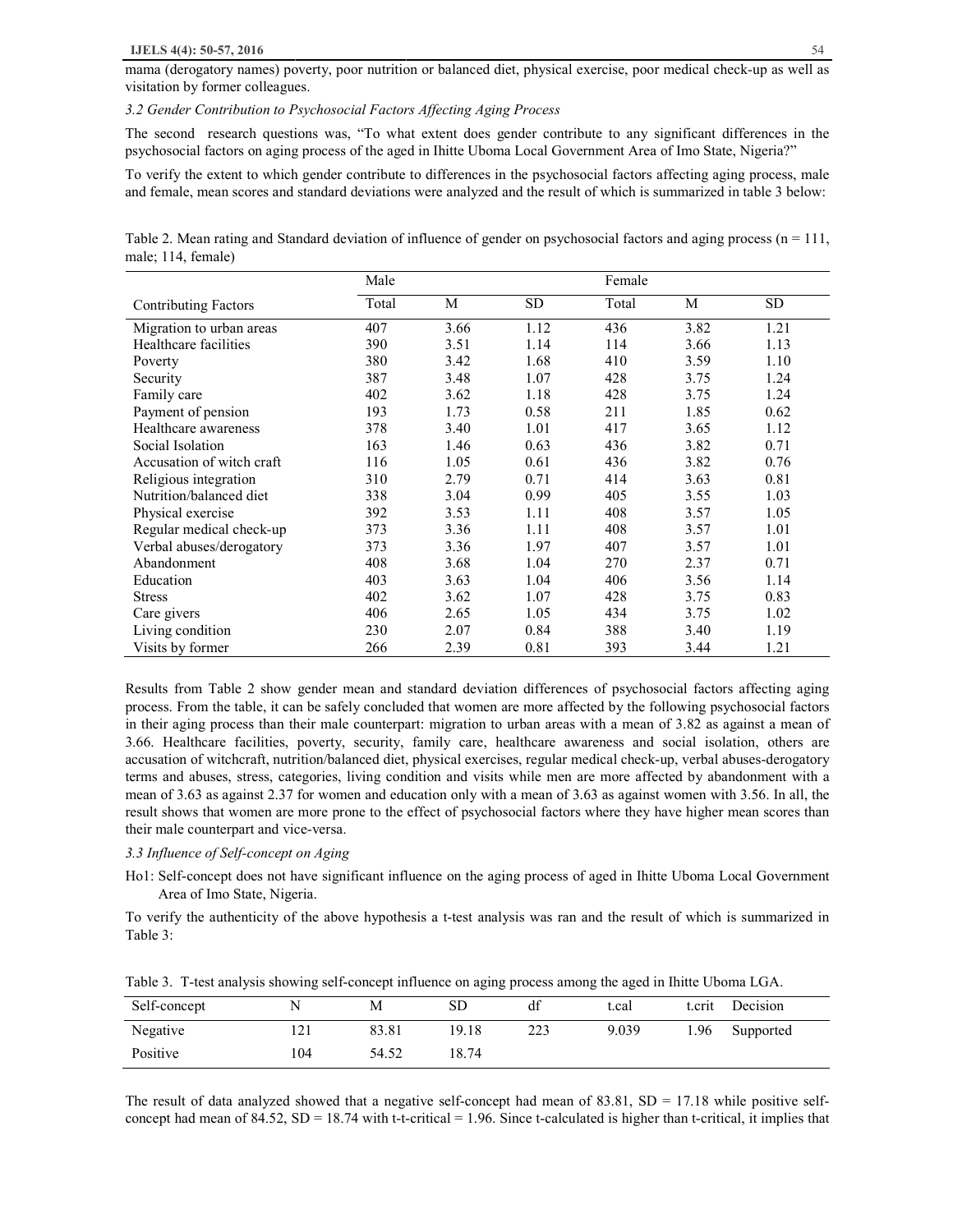the null hypothesis was rejected and its alternative accepted. Thus, self-concept significantly influences aging process of the aged in Ihitte Uboma LGA of Imo State.

*3.4 Influence of Gender on Psychosocial Factors* 

Ho2; There is no significant difference in the mean responses of male and female on the influence of psychosocial factors on aging process of the aged in Ihitte Uboma LGA.

To verify the above hypothesis a t-test analysis was conducted and the result of which is presented in Table 4:

Table 4. T-test analysis showing gender influence on psychosocial factors on the aging process of the aged in Ihitte Uboma LGA

| Gender | N  | М    | SD   | df  | t.cal | t.crit | Decision      |
|--------|----|------|------|-----|-------|--------|---------------|
| Male   |    | 3.03 | 0.95 | 223 | 3.57  | 0.455  | Not supported |
| Female | 14 | 3.50 | 1.02 |     |       |        |               |

The data on Table 4 shows that there was t.calculated value of 3.57 and a p.value of 0.455 which is greater than 0.05, thus the null hypothesis which stated that there is no significant difference between the mean responses of male and female on the influence of psychosocial factors on aging process of the aged in Ihitte Uboma is retained.

#### **4. Discussion**

The main motivation of the study was to examine the influence of psychosocial factors on aging among the aged in Ihitte Uboma Local Government Area of Imo State, Nigeria. This is with the view of establishing psychosocial factors that may aid or affect the aged in their aging process. It was found that the major psychosocial factors that affect the aged in their aging process in Ihitte Uboma LGA as per the old peoples' opinion were healthcare awareness, stress, care givers, security, education, migration of youth and children to urban areas, and poverty among others. From the findings, it was revealed that lack of healthcare awareness posed the greatest influence on the aging process of the aged. This is so because majority of the aged in the LGA who are 65 years and above have low level of education and as such have limited knowledge of healthcare facilities available that may aid them in event of sickness. Besides, some of their children or family members' relations, who could have helped, have migrated to the urban areas in search of their own livelihood. It follows that the above factors which have mean 2.50 and above influence negatively the aging process of the old since there were no adequate provision of them in the LGA.

Another major factor that is worth mentioning is stress. This may be as a result of verbal abuses, poor habit of exercise, poverty, problem from some of their care givers as well as lack of security from the government and local community leaders. All these give the aged serious cause for concern and increase their psychological stress. In the villages where some of the aged reside there has been very high incident of kidnapping, armed robbery attacks and so on. In many cases, these old people have been victims and as such they live in constant fear and anxiety. This increases their levels of stress. In addition to all of the above, the findings are in line with the report of the World Health Organization (WHO, 2015) which stated that the aging pattern for the individual depends on the society the individual was raised, the alcohol abuse, infectious disease, nutrition, poverty, access to education, work condition, violence and healthcare. Findings also revealed that women were more prone to be affected by the above psychosocial factors than their male counterparts.

Other findings of this study revealed that self-concept significantly influences the aging process in the local government area. This result means that old people with negative self-concept will manifest strong stressful conditions in the sense that they do not have self-worth for themselves due to the fact that they might have lived their lives without any meaningful planning for the future hence lack of care by the family members and migration of the family members to the urban areas and abandonment in the village. Besides, such people also may have been affected in the general economic crunch which is prevalent in the country as well as the stress they experience from the care givers and lack of medical care and facilities. On the other hand, those with positive self-concept were found to be positively influenced and had not much difficulty in their aging process. The possession of positive self-concept enabled them to have selfconfidence which aided their ability to plan and better manage their aging process. This finding supports the view of Goleman (1995) who stated that handling feelings in an appropriate way helps to build self-awareness and that people who are low in this ability are prone to feelings of distress, whereas those who are more resilient to life have setbacks and upsets.

Further findings of the study showed that there is no significant difference in the perception of psychosocial factors between the aged male and female in Ihitte Uboma Local Government Area. However, the aged females are more influenced by the psychosocial factors than their male counterparts as could be seen from their mean result of 3.50 and 3.03 respectively. This supports the report of World Health organization (WHO, 2015) which stated that aging process generally differs between men and women due to their different mind, body and their emotional capacities.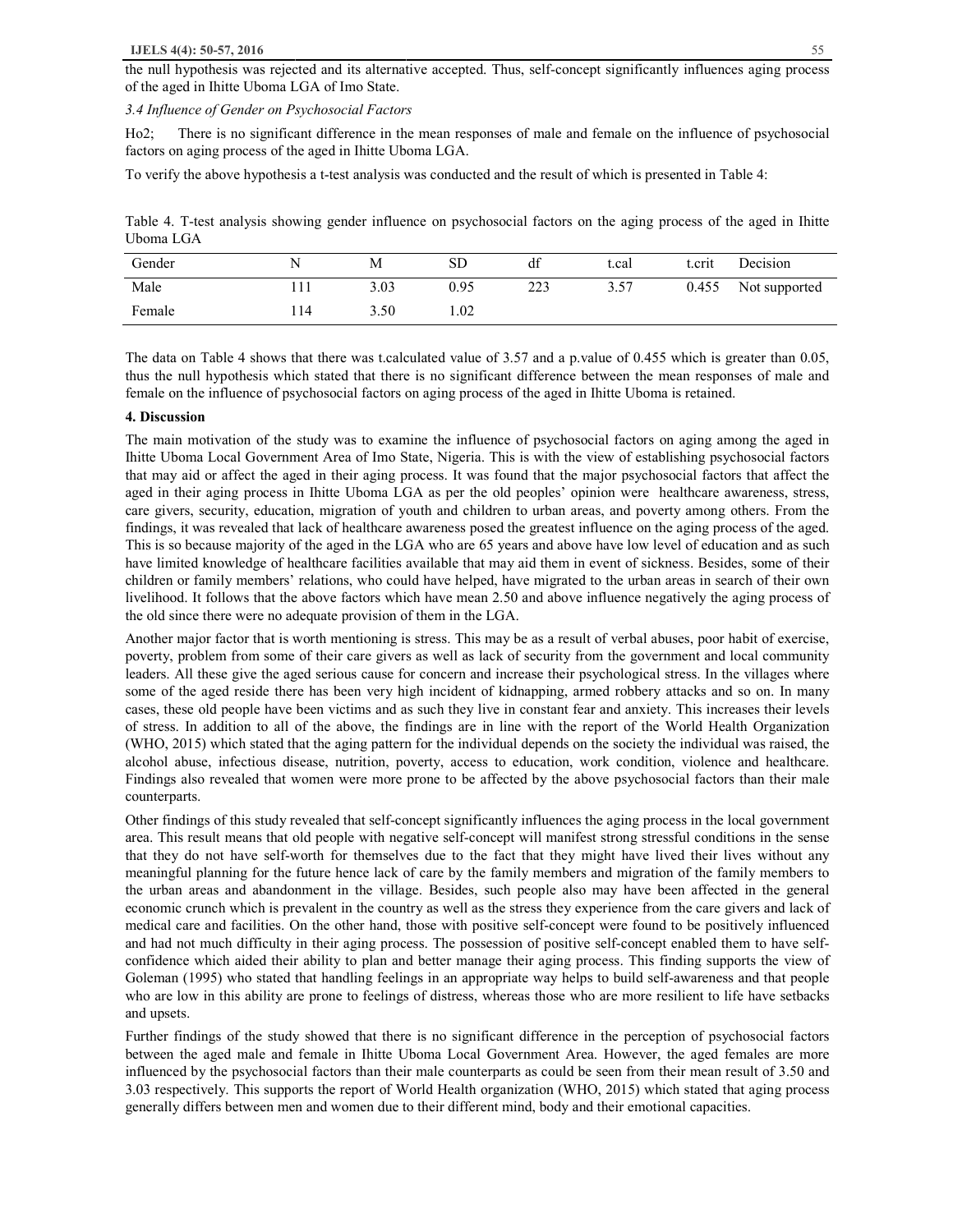#### **5. Conclusion and Recommendation**

Agbakwuru (2008) stressed the importance of proper understanding of the nature, problems and coping strategies of man at each stage of life. Ojukwu and Woko (2016) added that the above is essential as it provides the basis upon which appropriate intervention strategies could be adopted to help man adjust adequately to the realities of his stage of life. This is with the consideration that the population of the aged world over is on the increase with little attention paid in the respect of research in the area. In another research, Ojukwu and Woko (2016) studied management strategies adopted by the aged in the management of their aging problems and challenges with the view of getting data and results that will assist family members, government and significant others of the aged to understand better the need and problems of the aged and what should be done to help them manage the demand of their aging process. This study is a further attempt in this regard which will help the family members, government and so on to know what the aging process is like and how they can get along with and enrich the lives of the aged people in their midst. This will be possible when the psychosocial factors that influence aging are known and highlighted.

Findings showed that the major psychosocial factors that influence aging in Ihitte Uboma LGA are lack of healthcare awareness, inadequate caregivers, lack of security of live, low level of education, migration of children and family to urban areas, poverty and so on. It was also revealed that self-concept significantly influenced aging process of the aged and finally there was no significant difference between male and female aged people in their opinions on effect or influence of psychosocial factors on the aging process.

Based on the findings of this study the following recommendations are made:

- (1) Since it has been found that many psychosocial factors influence aging including security and poverty, government and community leaders should put adequate arrangement in place to check incessant kidnapping and armed robbery attacks in the villages.
- (2) Adequate welfare arrangement should be put in place to take care of the aged in our society. In this regard N20, 000 monthly arrangement and allowance is recommended to be paid to the aged by the various tiers of government.
- (3) Government should encourage the formation of non-governmental organizations with biased in the education of the aged with regard to creating awareness especially in the area of healthcare, exercise and related matters.
- (4) The various layers of government in the country should increase effort in the provision of healthcare facilities especially in the villages and as practically as it is possible enable the aged to access it free.
- (5) The various families that have aged people in the villages should endeavor to put adequate arrangement in place for the care and welfare of their aged ones in the villages.
- (6) For the aged themselves, they should endeavor to develop positive self-confidence or high self-concept. This will help them to realize themselves and tackle problems that come their way. They should also develop and engage in physical exercise.

When all these are done, they will go a long way in addressing the psychosocial influences on the aging process of the aged.

#### **References**

Agbakwuru, C. (2008). *Psychosocial problems and coping strategies among the aged*. Owerri Reliable Publisher.

Amadi, V.C. (2014). Psychosocial factors influence pre-Retirement Anxiety among civil servants in Rivers State, Nigeria. *International Journal of Emotional Psychology and Sports Ethics,* 16, 1108-119.

Alo, A.A. (1998). Coping with old age. *Psychology for Every day, 2*(1), 15-24.

Goleman, D. (1995). *Emotional intelligence.* New York: Bantem

John, I.I.I. (2004). The influence of academic achievement adolescents in Akwa Ibom State, M.Ed thesis submitted to the Department of Educational Psychology, Guidance and Counseling, University of Port Harcourt.

Makinde, B.R. (1998). Coping with the Biophychosocial Dimensions of aging and the Double jeopardy phenomenon *The Counselor, 16*(1), 11-16.

Nwankwo, O.C. (2013). *A practical; guide to research writing for studies of research enterprise* (5th edition), University of Port Harcourt Press, Ltd.

Ojukwu, M.O. & Mpamah C.I. (2015). A study of the problems and coping strategies of the aged in Ngwa land of Abia State, Nigeria. Paper presented at the 6<sup>th</sup> Annual National Conference Society for Psychosocial Research (NSPR) held at Abia State University, Uturu, 16-19 November, 2015.

Ojukwu, M.O. & Woko, S.I. (2016). Management strategies of perceived challenges and problems of old people in Ihitte Uboma Local Government Area of Imo State, Nigeria. *International Journal of Education & Literacy Studies 4*(2), 82-89.

Reeder, L.G. (2015). Socio-cultural aspects of aging: medical point of view. An online material retrieved on 1<sup>st</sup> July 2015.